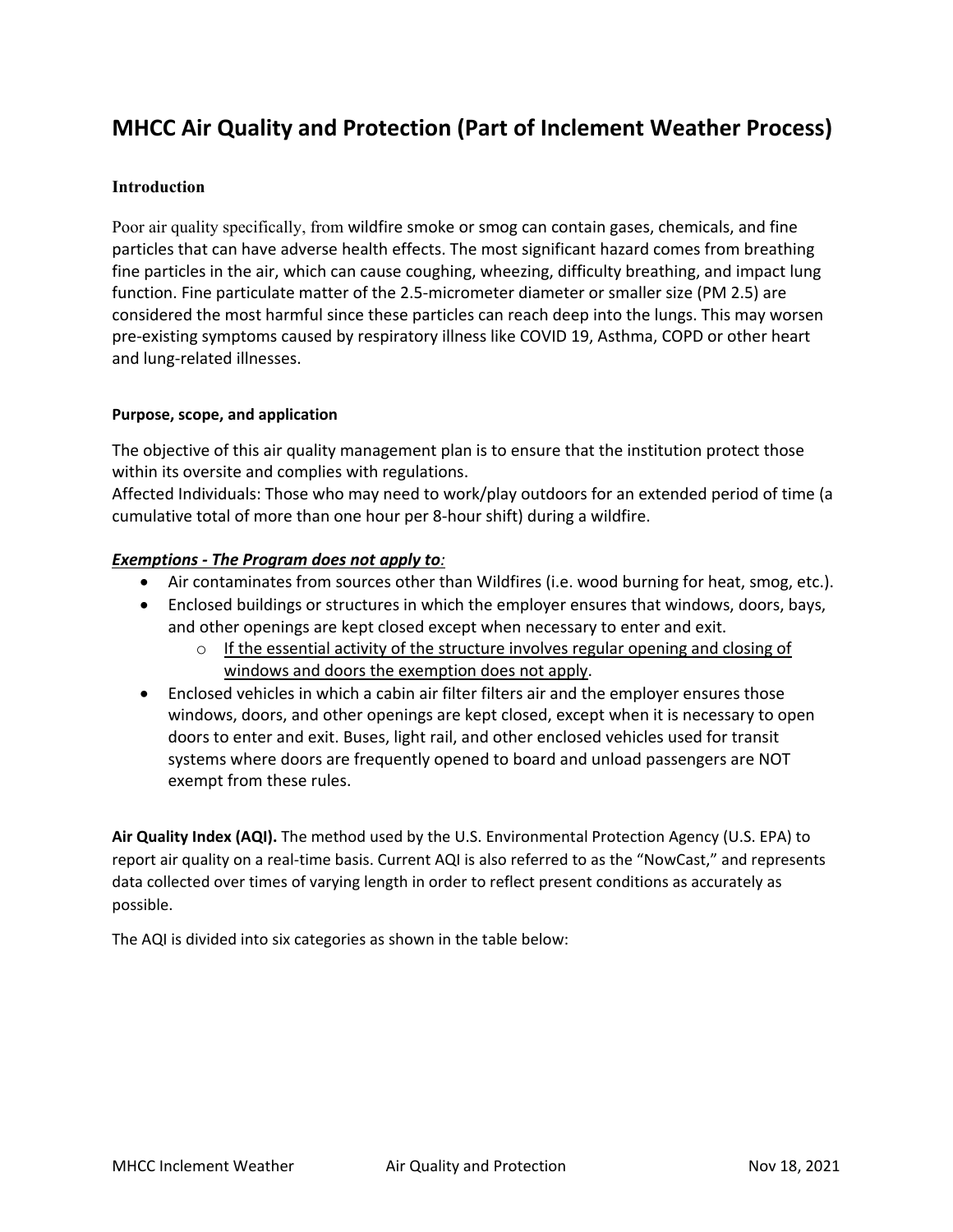| <b>Air Quality Index</b><br><b>Levels of Health Concern</b> | <b>Numerical</b><br>Value | <b>Meaning</b>                                                                                                                                                                          |
|-------------------------------------------------------------|---------------------------|-----------------------------------------------------------------------------------------------------------------------------------------------------------------------------------------|
| Good                                                        | $0 - 50$                  | Air quality is considered satisfactory,<br>and air pollution poses little or no risk.                                                                                                   |
| <b>Moderate</b>                                             | $51 - 100$                | Air quality is acceptable; however, for some<br>pollutants there may be a moderate health<br>concern for a very small number of people<br>who are unusually sensitive to air pollution. |
| <b>Unhealthy for</b><br><b>Sensitive Groups</b>             | $101 - 150$               | Members of sensitive groups may experience<br>health effects. The general public is not likely<br>to be affected.                                                                       |
| <b>Unhealthy</b>                                            | $151 - 200$               | Everyone may begin to experience health<br>effects; members of sensitive groups may<br>experience more serious health effects.                                                          |
| <b>Very Unhealthy</b>                                       | $201 - 300$               | Health alert: everyone may experience more<br>serious health effects.                                                                                                                   |
| <b>Hazardous</b>                                            | > 300                     | Health warning of emergency conditions.<br>The entire population is more likely to be<br>affected.                                                                                      |

**NIOSH**. The National Institute for Occupational Safety and Health of the U.S. Centers for Disease Control and Prevention. NIOSH tests and approves respirators for use in the workplace.

**PM2.5.** Solid particles and liquid droplets suspended in air, known as particulate matter, with a diameter of 2.5 micrometers or smaller. This makes up a part of the AQI along with other variables, and is the main health risk during a Wildfire event.

| PM2.5 in Micrograms per | Oregon Air Quality Advisory | Air Quality Index (AQI) |
|-------------------------|-----------------------------|-------------------------|
| Cubic Meter (µg/m3)     | (DEQ)                       |                         |
| $35.5\mu$ g/m3          | 101                         | 101                     |

**Wildfire Smoke.** Emissions from fires in "wildlands" or in adjacent developed areas.

Air Quality Protocols

- Managers are responsible to be aware of air quality that their employees may be exposed to.
- Engage EHS for tools and options.
- To begin the assessment of the index, start with the chart…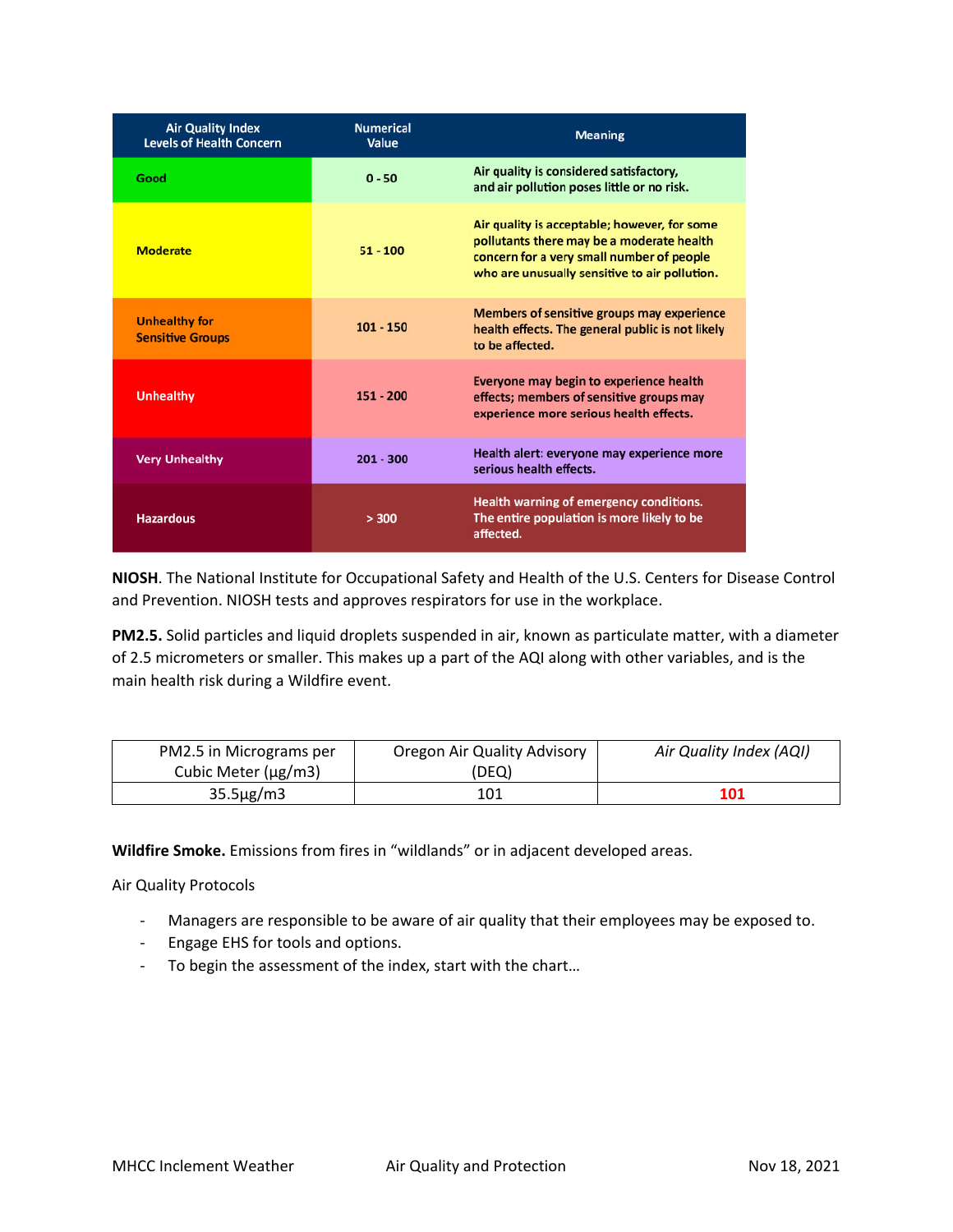#### Green on air quality Index (0-50)

**2** Normal outdoor activities may occur

#### Yellow on the air quality Index (51-100)

- Use caution and closely observe signs of labored breathing for those with respiratory health needs when outdoors.
- Communication plan implemented
	- o Groups (College/CDFS)
		- **Explain impacts to different college areas in communication**
	- o Individuals working or playing outdoors (Manager/Teacher)
	- o Work or play in buddy system
	- o Encourage indoor activities
- System for reporting and following up on concerns
	- o Emergency Services call on 911
	- o MHCC Public Safety Urgent safety/crime issues 503-491-7911
	- **o** Safety concerns or Injury reporting
		- **Notify manager for action and reporting**
		- **Reporting through Safe Colleges (link)**

#### Orange on the air quality Index (101-150)

- **Poor air quality flyer (training) must be provided (sent out) to all employees**
- Recommend indoor activities or remote work were possible
- Outdoor activities should be brief and less than 15 minutes and not greater than 2 hours for adults and older children in a 24-hour period
- Those with increased health needs are more susceptible (elderly, infants/toddlers, or those with medical conditions) should not be outdoors.

Note: Outdoor activities in these conditions require enhanced environmental controls or PPE (Personal Protective Equipment). Individuals required to work in these conditions must coordinate the activities through the EHS department to provide adequate protection. Respirators will be made available based on needs.

#### Red on the air quality Index (151-200)

- Limit activities to indoor or remote work were possible
- Outdoor activities should be brief and less than 15 minutes in duration for adults and older children
- Those with increased health needs are more susceptible (elderly, infants/toddlers, or those with medical conditions) should not be outdoors and monitoring is recommended.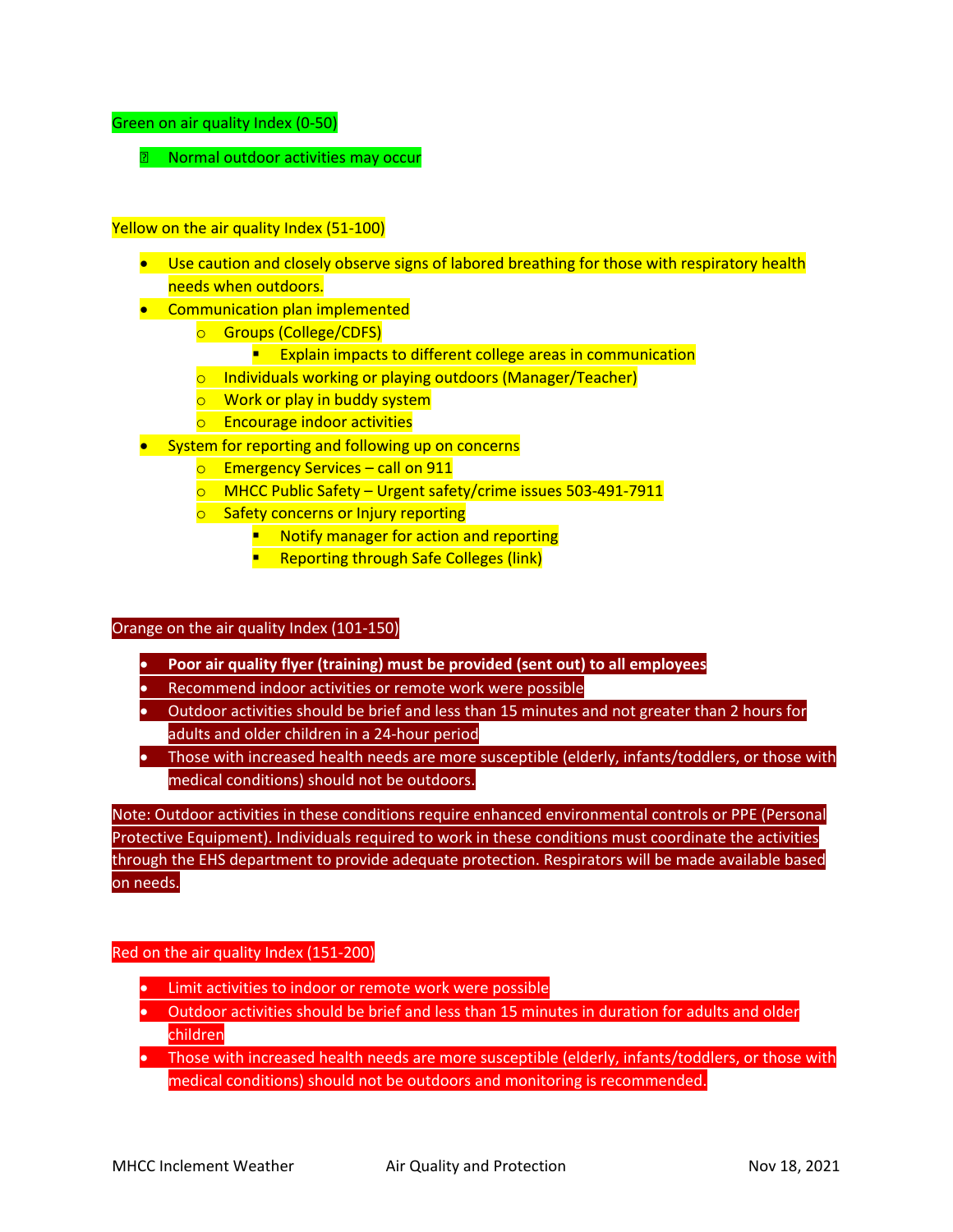Note: Outdoor activities in these conditions require enhanced environmental controls or PPE (Personal Protective Equipment). Individuals required to work in these conditions must coordinate the activities through the EHS department to provide adequate protection. Respirators will be made available based on needs.

#### Purple on the air quality Index (201 +)

- No Outdoor activities.
- Outdoors for transition only
- Those with increased health needs are more susceptible (elderly, infants/toddlers, or those with medical conditions) should not be outdoors and monitoring is recommended.

Note: Outdoor activities in these conditions require enhanced environmental controls or PPE (Personal Protective Equipment). Individuals required to work in these conditions must coordinate the activities through the EHS department to provide adequate protection. Respirators will be made available based on needs.

Exceptions:

Enclosed buildings and structures in which the air is filtered by a mechanical ventilation system and the employer ensures that windows, doors, bays, and other exterior openings are kept closed, except when it is necessary to open doors to enter or exit.

Enclosed vehicles in which a cabin air filter filters the air and the employer ensures those windows, doors, and other openings are kept closed, except when it is necessary to open doors to enter and exit. Buses, light rail, and other enclosed vehicles used for transit systems where doors are frequently opened to board and unload passengers are NOT exempt from these rules.

Additional air quality tools:

<https://fire.airnow.gov/>